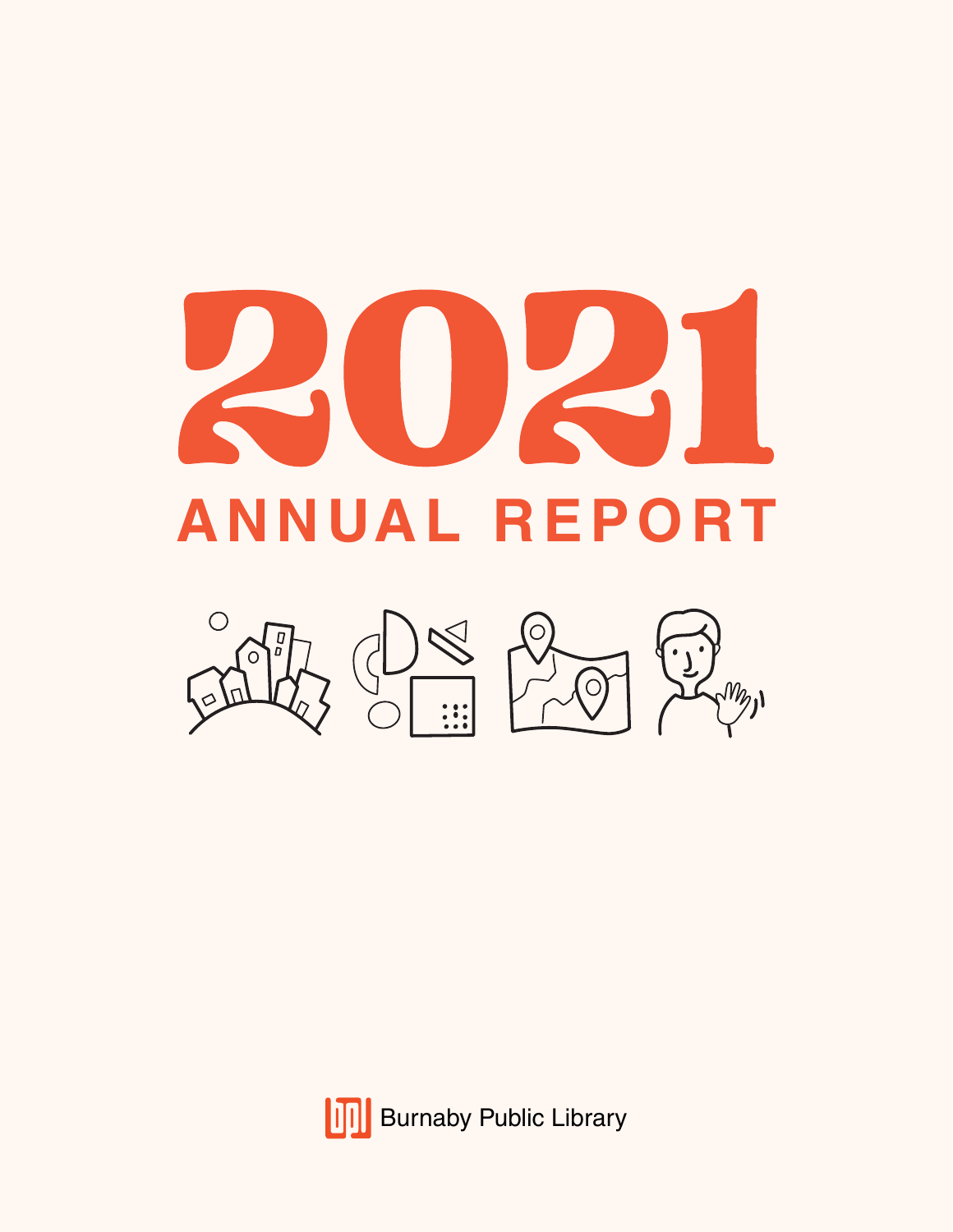Burnaby Public Library is located on the ancestral and unceded homelands of the handvaminam and Skwxwú7mesh speaking peoples. We are grateful for the opportunity to be on this territory.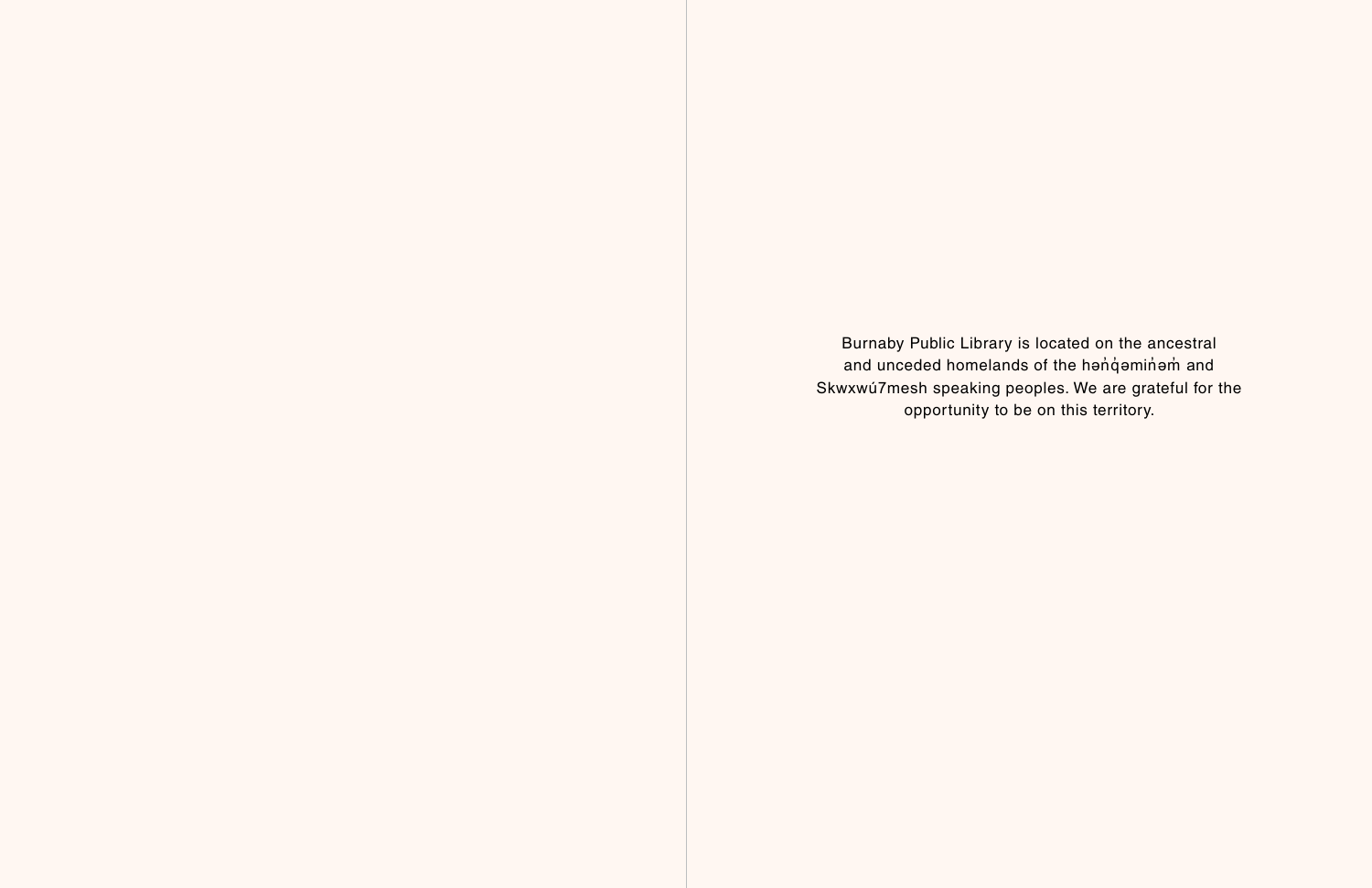Tani Banico, Greg Barkovich, Carol Belanger, Crisanto Bustamante, Marilyn Keogh, Sue Lowe, Rommel Perez, Vicki Rasmussen, Seline So, Diane Sura and Yail Waisman retired from the library in 2021, and trustees Jeffrey Yu and Matt Foley's terms on the Board finished. Our thanks to all retiring staff and trustees for their years of dedication to the citizens of Burnaby. We would also like to acknowledge the City of Burnaby, our main funder, for its ongoing commitment to public library service.

Sarah Bartnik and Mandy Yang Co-Chairs, Burnaby Public Library Board



clubs, job search tours and conversation circles, and Burnaby participants were joined by folks from all around the world. Although demand for books and DVDs increased dramatically from 2020, many of the patrons who discovered e-books in the pandemic continue to use this format – we checked out more e-books in 2021 than in 2020.

The pandemic sharpened our focus on the things that really matter, and Burnaby Public Library is more determined than ever to continue work on the goals in our 2019-2022 Strategic Plan and our dream of a welcoming community where all people can explore, learn and connect.



**Beth Davies** Chief Librarian, Secretary

Finally, we would like to thank our dedicated library staff and trustees who have done extraordinary work in adapting to meet the community's changing needs.

The COVID-19 pandemic continued to turn our lives upside down, and our services changed along with successive pandemic waves and health directives. We saw people return to the library to check out books and DVDs, to read newspapers, to use computers and to ask staff for expert help. These services are important, but we know from conversations with patrons that they really missed the community connection that our library spaces provide.

In 2021, we continued to work with community partners to address the needs of our most vulnerable citizens. We introduced online storytimes, book



**Sarah Bartnik** Co-Chair



**Mandy Yang** Co-Chair











2 a set  $\sim$  3



**Surena Bains Hakam Bhaloo Gene Blishen Chris Dong Ernie Kashima Caroline White Coun. Dan Johnston** City Council Representative

### This past year has continued to be one of significant change for Burnaby Public Library.

**2022 LIBRARY BOARD**



## **Message from the Board**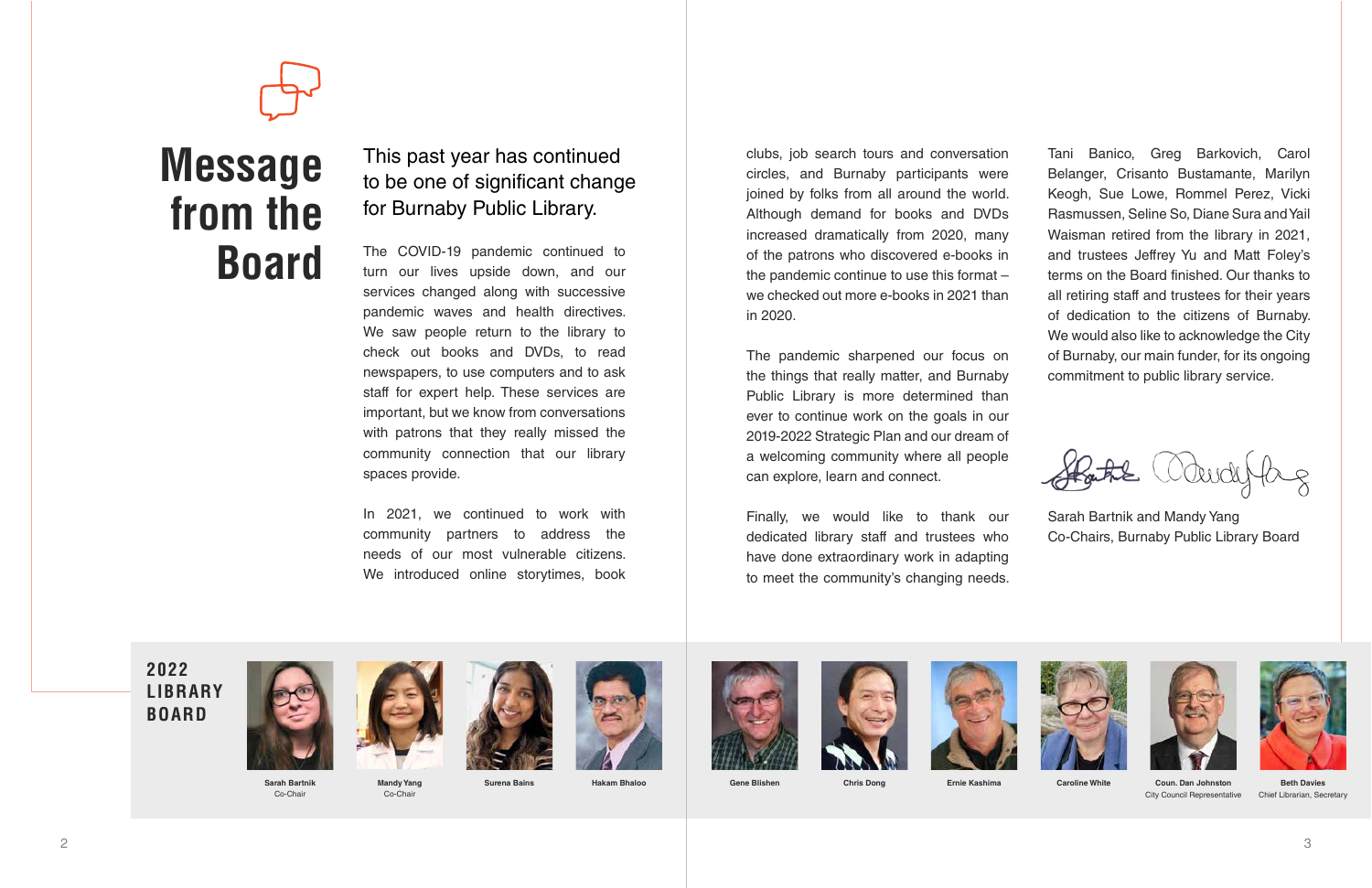In 2018, the BPL Board developed a 2019-2022 Strategic Plan that guides the work of Burnaby Public Library. Each year, BPL staff work toward moving the strategic plan forward based on the following goals.



## **BPL Strategic Plan**

- Support staff to reach their full potential
- Deepen our learning and integration of the principles of Truth and Reconciliation
- Transform our work processes and systems
- Strengthen our partnerships
- Promote our services
- Discover and understand our communities' needs and aspirations
- Identify and remove barriers to library services
- Act as a hub, connecting people to each other
- Recognize and celebrate Burnaby's diverse communities



- Build a new Cameron branch
- Reimagine existing spaces
- Activate new spaces
- Enhance virtual spaces



- Inspire learning and critical thinking
- Cultivate imagination, creativity and play
- Support skill development and digital knowledge
- Enable creation and sharing



### Connect with community

### Encourage curiosity & exploration

### Create welcoming & innovative spaces

### Invigorate people & culture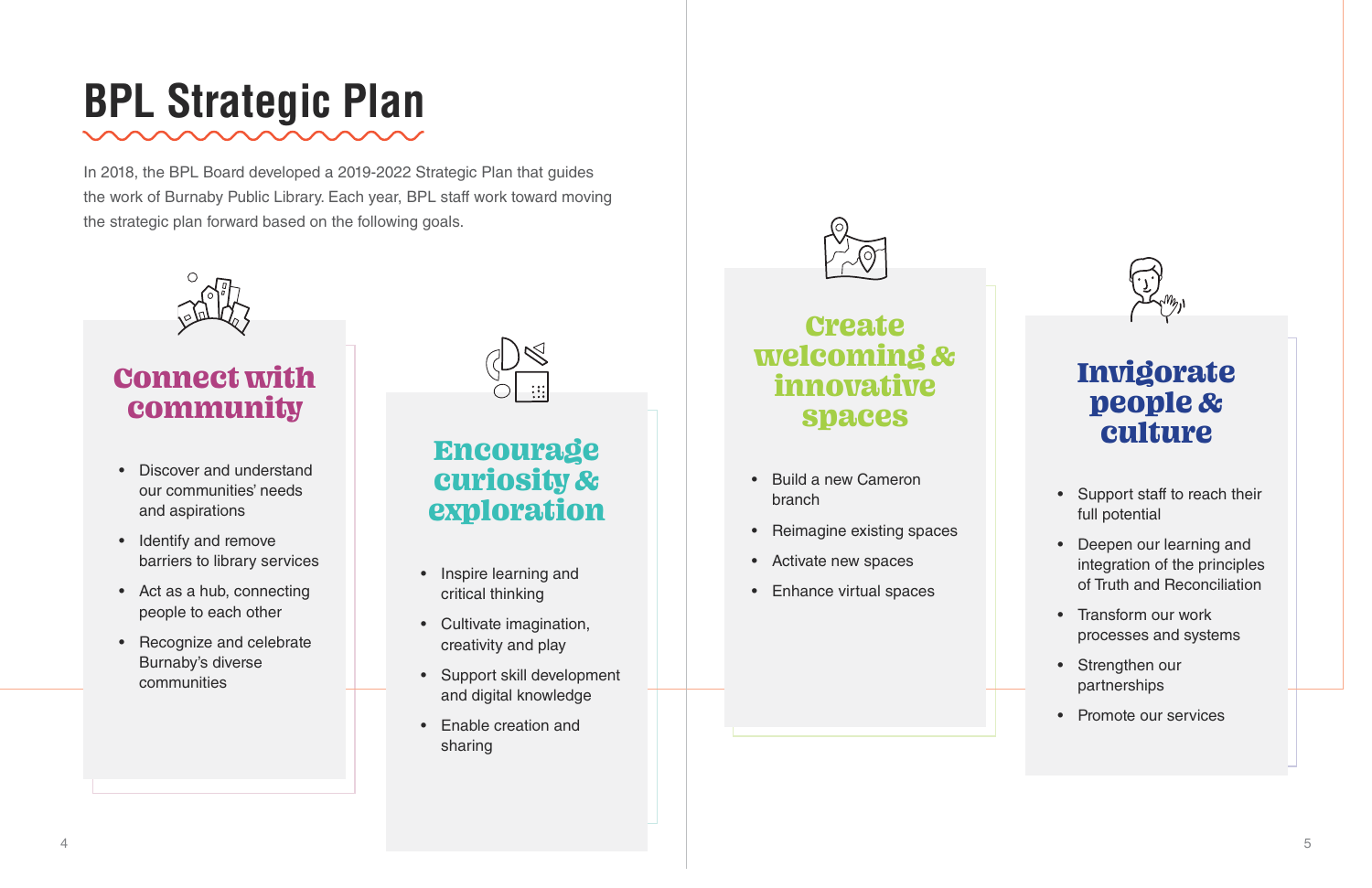

connections and keeping up with information posed a challenge During the pandemic, we knew that maintaining social to community members. Our staff were busy helping people with technology, information access and other needs during the pandemic. Here are our highlights, keeping community members connected to the things that mattered.

appointments, and printed and laminated COVID vaccine As the pandemic progressed, the library quickly coordinated resources to help community members keep up to date with evolving public health orders. Across our branches, staff provided technical support for booking online vaccination cards when the BC Vaccine Card program was implemented.

### **VACCINE SUPPORT**

Outside the library, community librarians visited outreach centres and food hubs to provide these services. Many patrons, particularly those without smartphones, appreciated having a laminated passport as proof of vaccination to access businesses and other services.



### **WI-FI HOTSPOTS**

The library began lending mobile Wi-Fi hotspots in March. This initiative grew from outreach work before and during the pandemic, as we heard that many Burnaby residents face barriers to accessing the internet. The mobile hotspots are small and highly portable. They allow users to connect Wi-Fi enabled devices (smartphone, tablet or laptop) to the internet. The library has 20 lendable Wi-Fi hotspots, including five reserved for community outreach librarians to lend to people who aren't aware of or are otherwise unable to access our collection. The hotspots will work throughout Burnaby and most of the Lower Mainland.

### **HOME LIBRARY & ACCESSIBLE SERVICE**

Throughout the pandemic, Home Library & Accessible Service (HLAS) staff adapted their services and continued delivering materials to their patrons. Deliveries were made at a distance, with staff dropping materials outside homes in order to maintain social distancing.

2021 was also the golden anniversary of HLAS: 50 years of bringing the library to Burnaby residents and providing access to thousands of titles in accessible formats for library members with a perceptual disability. We celebrated by designing and giving away a souvenir book bag to our patrons.



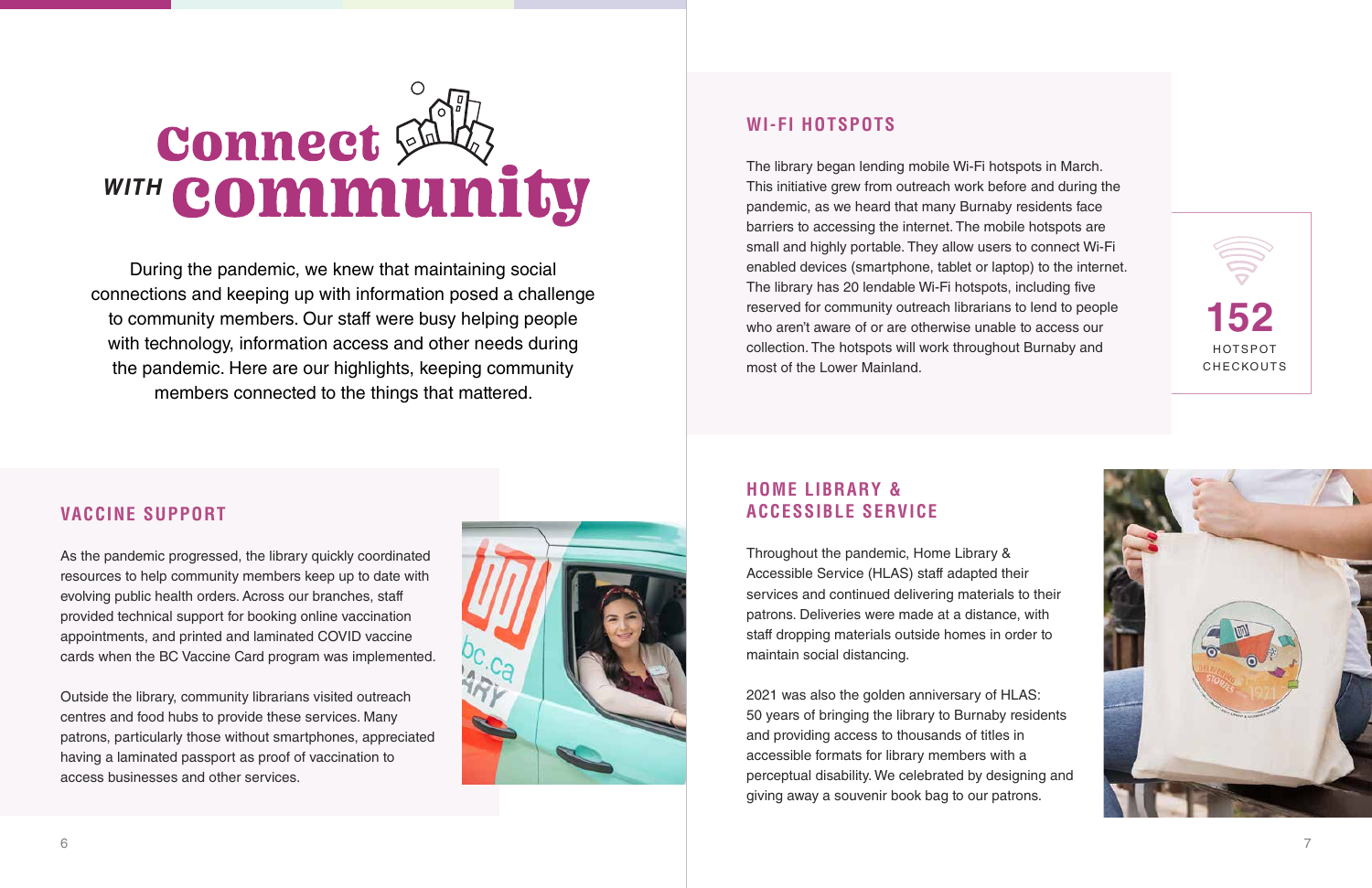# ENCOURAGE<br> **CUITIOSITY**

offer online programs in March of 2021. We also launched an After a year of almost no programming, we were excited to innovative collection to encourage outdoor exploration a welcome activity during the height of the pandemic.

### *INVIGORATE* **ADULT PROGRAMMING**

Our adult programming approach was to focus on core programs to encourage learning and socializing. We read and discussed books by authors who are Black, Indigenous and people of colour (BIPOC) in our **Book Discussion Group**, restarted our popular **English Conversation Circles** where people could practice spoken English in a friendly setting, and launched **Job Search Tours** to help job seekers with employment and market research.

In our interactive online **Climate Action Cafés**, we partnered with local BIPOCfocused activist group Shades of Sustainability and Métis knowledge keeper Deni Paquette, to focus on what meaningful climate action and sustainability looks like in Burnaby.

### **BIRDING BACKPACKS**

### TOTA L EVENTS 134 **EVENTS** 2,435 TOTAL

In April, we introduced Birding Backpacks: a ready-to-go nature experience including a pair of binoculars and simple guides for identifying birds, plants and wildlife. They quickly gained popularity, especially among families with children eager to get out of the house and explore the green spaces in their neighbourhood. We put together 25 backpacks and they were checked out 207 times.

### **TEEN PROGRAMMING**

Despite moving online, **Julia's Studio** experienced one of its most successful years with 155 registrations. Teens took part in drawing, creative journaling and the art of drag makeup. In another pandemic year, teens made peer connections, and developed and nurtured their creative abilities and passions.



### **CHILDREN'S PROGRAMMING**

A popular staple, **babytime** and **story time** began online in the spring, with a few outdoor sessions in the fall. We partnered with community agencies so that their clients, including vulnerable parents, could register for babytime before it opened to the general public.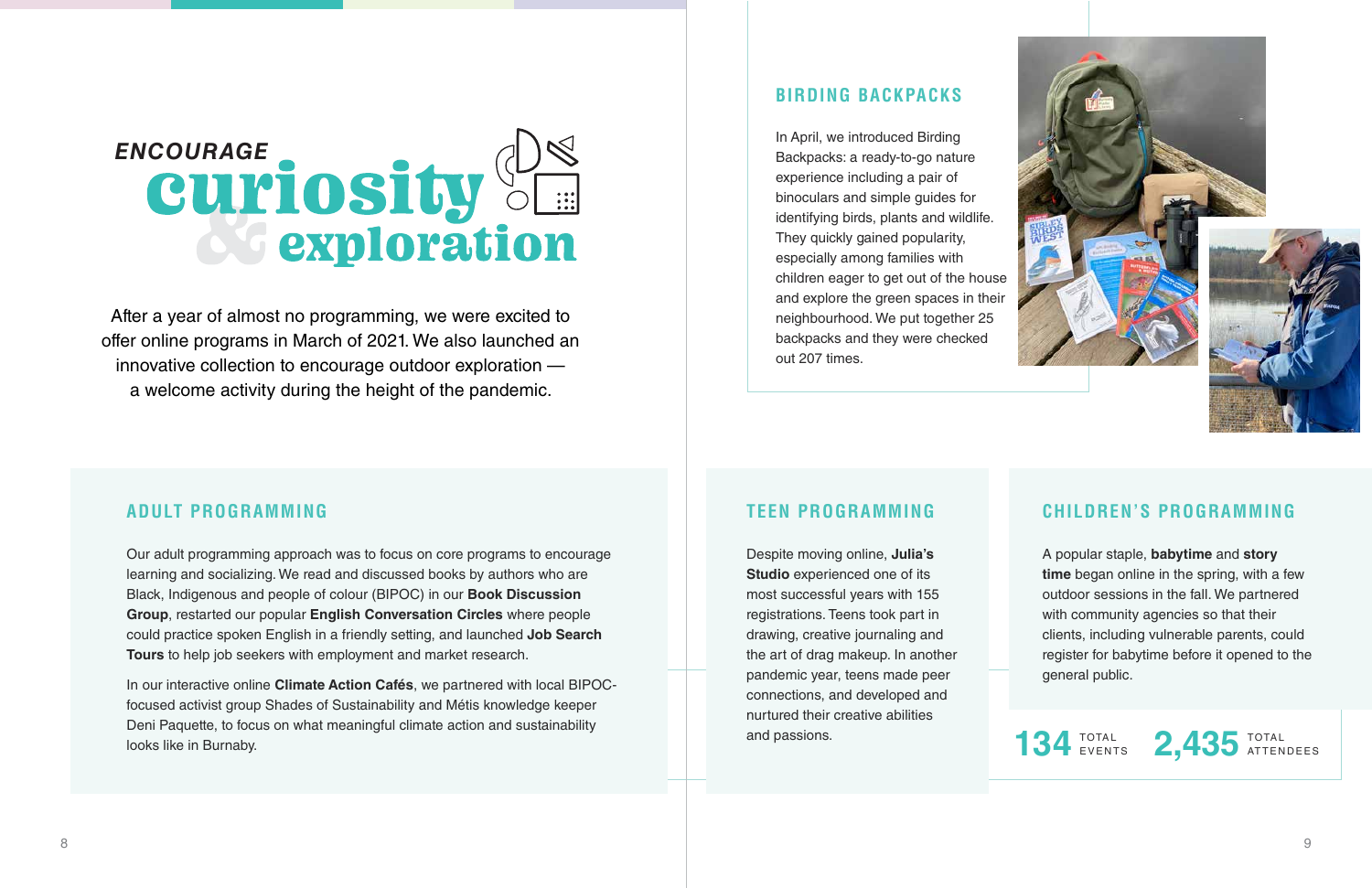



### **BOB PRITTIE METROTOWN RENOVATIONS**

Bob Prittie Metrotown prepared for branch renovations for 2022. The design for public spaces will include the creation of an innovative technology space, recording studios, the addition of second floor washrooms and renovation of existing first floor washrooms, and a redesign of the lobby for expanded community seating. Additional projects are an elevator replacement, doubling the entryway sliding doors for better temperature control in the building and an acoustic treatment of the atrium to reduce sound reverberation. An automated materials handling system will help get materials back onto our shelves, and to library members, more quickly.

Construction is scheduled to begin in July 2022.

# **CREATE**<br> **Welcoming**

2021 gave us the opportunity to reimagine our existing spaces and breathe new life into our smallest and largest branches.

### **A NEW CAMERON BRANCH**

The Cameron branch is part of the City of Burnaby's Cameron Recreation Complex replacement project, scheduled for completion in 2026. Planning for the new Cameron branch was ongoing throughout 2021, and a schematic design for a new Cameron library was shared for public feedback in November. The project team held virtual open houses to share the design concept with the community and to answer questions about the project. The design development phase of the project started, and a series of meetings were held with staff to start giving shape to the various spaces in the library.

Construction is scheduled to begin in 2023.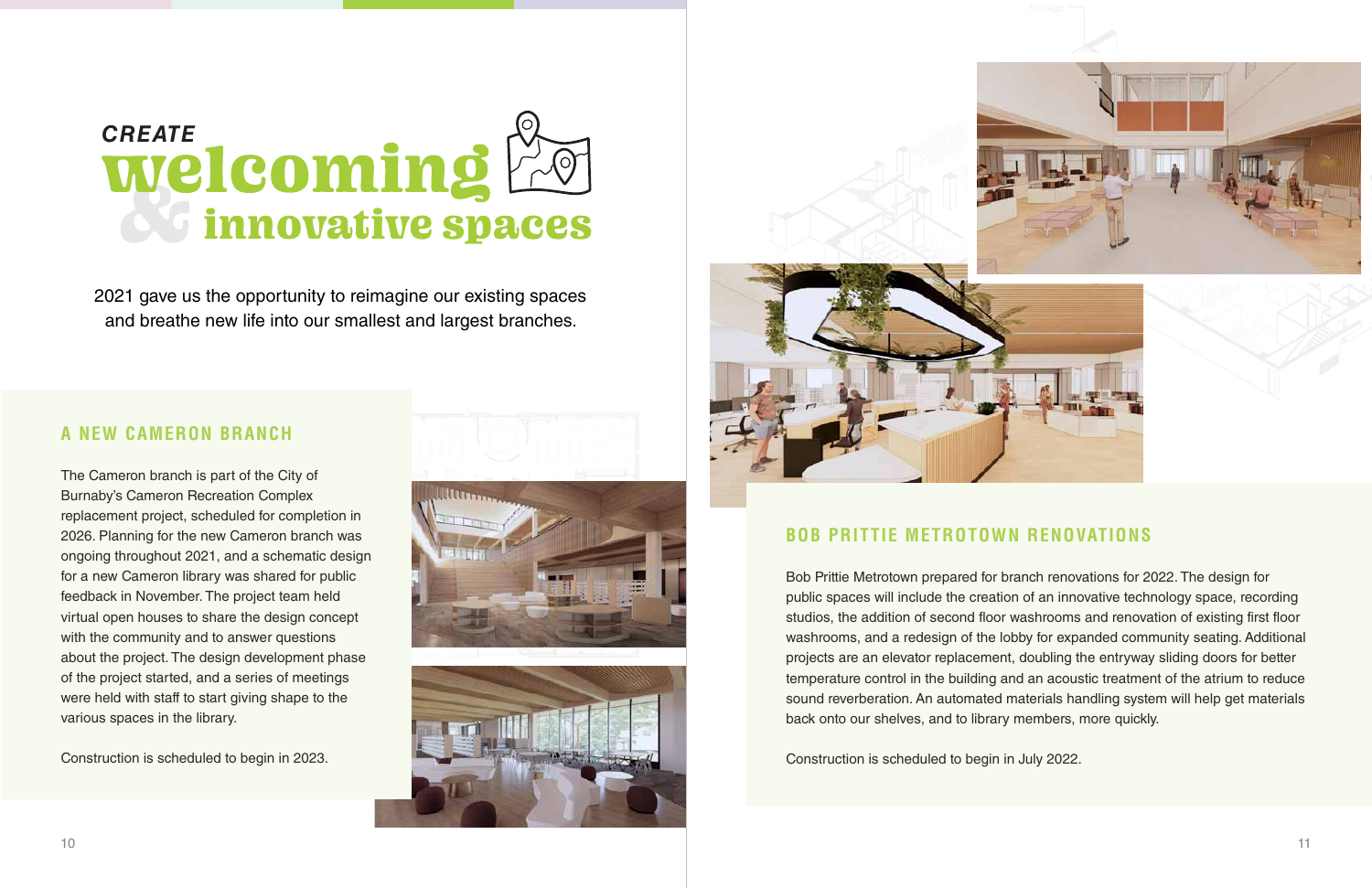### **ANTI-RACISM CLIMATE AUDIT**

**CREATE** 

In summer 2021, BPL began a journey of anti-racist organizational development. The library worked with Equity, Diversity & Inclusion (EDI) consultants to carry out a Climate Audit to determine BPL's areas of strength and opportunities for growth in anti-racist practices. After a series of surveys, interviews and focus groups with staff, a final report captured our current and future state, guided by the library's core values and vision.

The climate audit also provided insights and recommendations for a path forward for the library, laying the groundwork for EDI priorities and actions. It is the first of many phases BPL has embarked on to make systemic change and cultivate an anti-racist organization. In the fall, work began on addressing racial inequity at the exempt level and additional anti-racism initiatives will continue in 2022 and beyond.

### **BURNABY PUBLIC LIBRARY STAFF**

BPL staff serve the community in so many different ways, and this report highlights just a few of their contributions. In 2021, staff showed patience and creativity in navigating the changing waves of the pandemic and safety protocols. Staff have been extraordinary. And it's been tough. Personal lives have been upended and workplace dynamics have sometimes been challenging. Helping community members with varying reactions to the pandemic has been complex.

We want to take a moment to highlight the work of two groups of staff: Building Service Workers and Pages. Building Service Workers have always worked really hard to keep libraries clean. They start their day way before anyone else, and end after everyone else has gone home. Their work is demanding and physical. In the pandemic, their work included many additional duties, and became even more vital. Pages are the staff who shelve library books. Their efforts get patrons the books they need, quickly and effectively. They're also often the people who get asked questions, and they provide great customer service in helping patrons get information.

# INVIGORATE<br>**De Ople**<br>Culture

It's been a year of transformation. In 2021 we began a cultural shift in how we work with the communities we serve, and with each other within our organization.

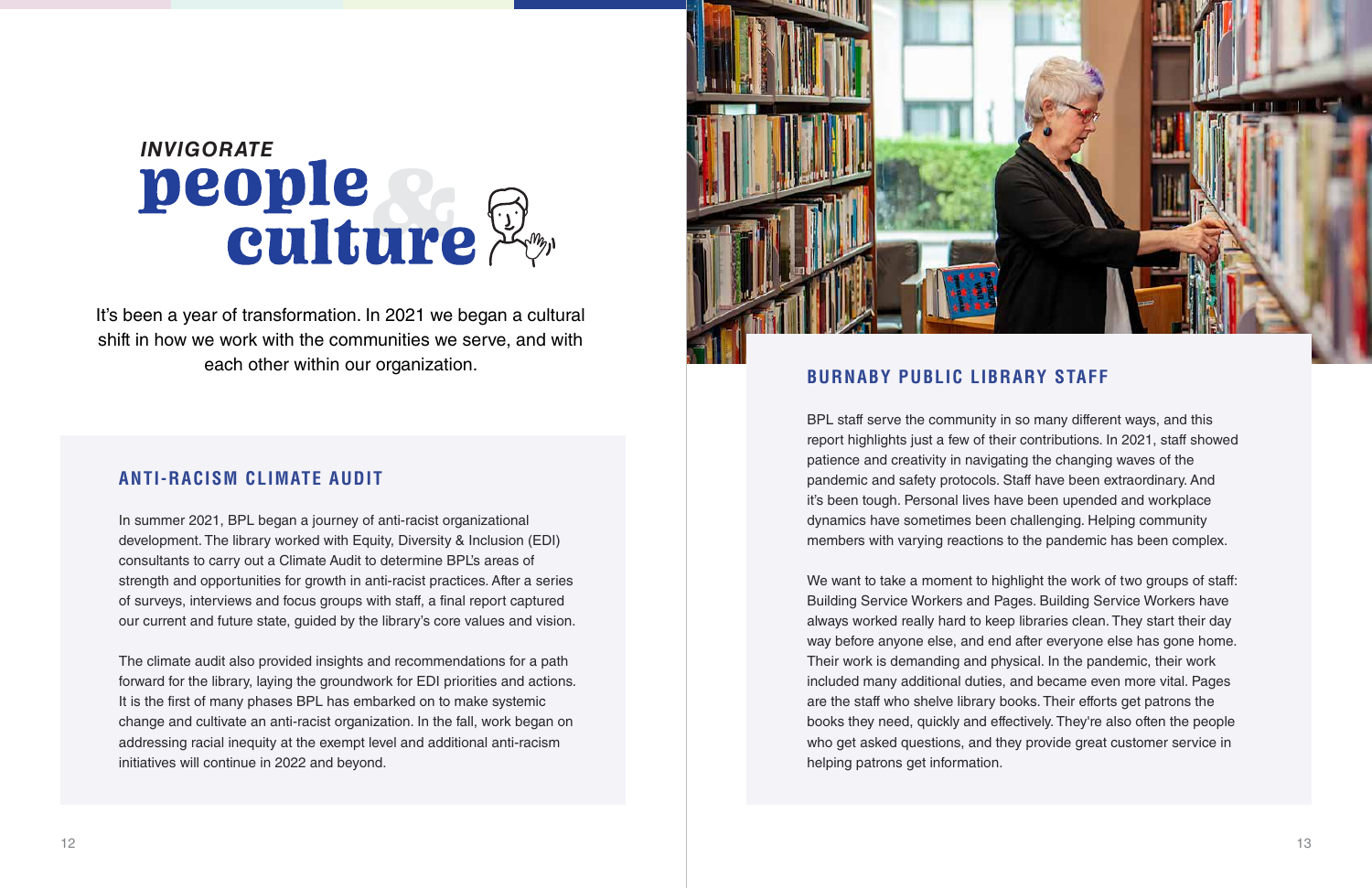

What were library members most interested in reading in 2021? Here are our most checkedout titles of the year!





TOTA L 2,354,910 **TOTAL** 

### ADULT FICTION ADULT FICTION



TEEN FICTION CHILDREN'S FICTION TEEN FICTION

**321,892** E-BOOK & AUDIOBOOK **29%** INCREASE FROM 2020





**PHYSICAL**

**DIGITAL**

**60%** INCREASE FROM 2020



### ADULT NON-FICTION



### CHILDREN'S FICTION

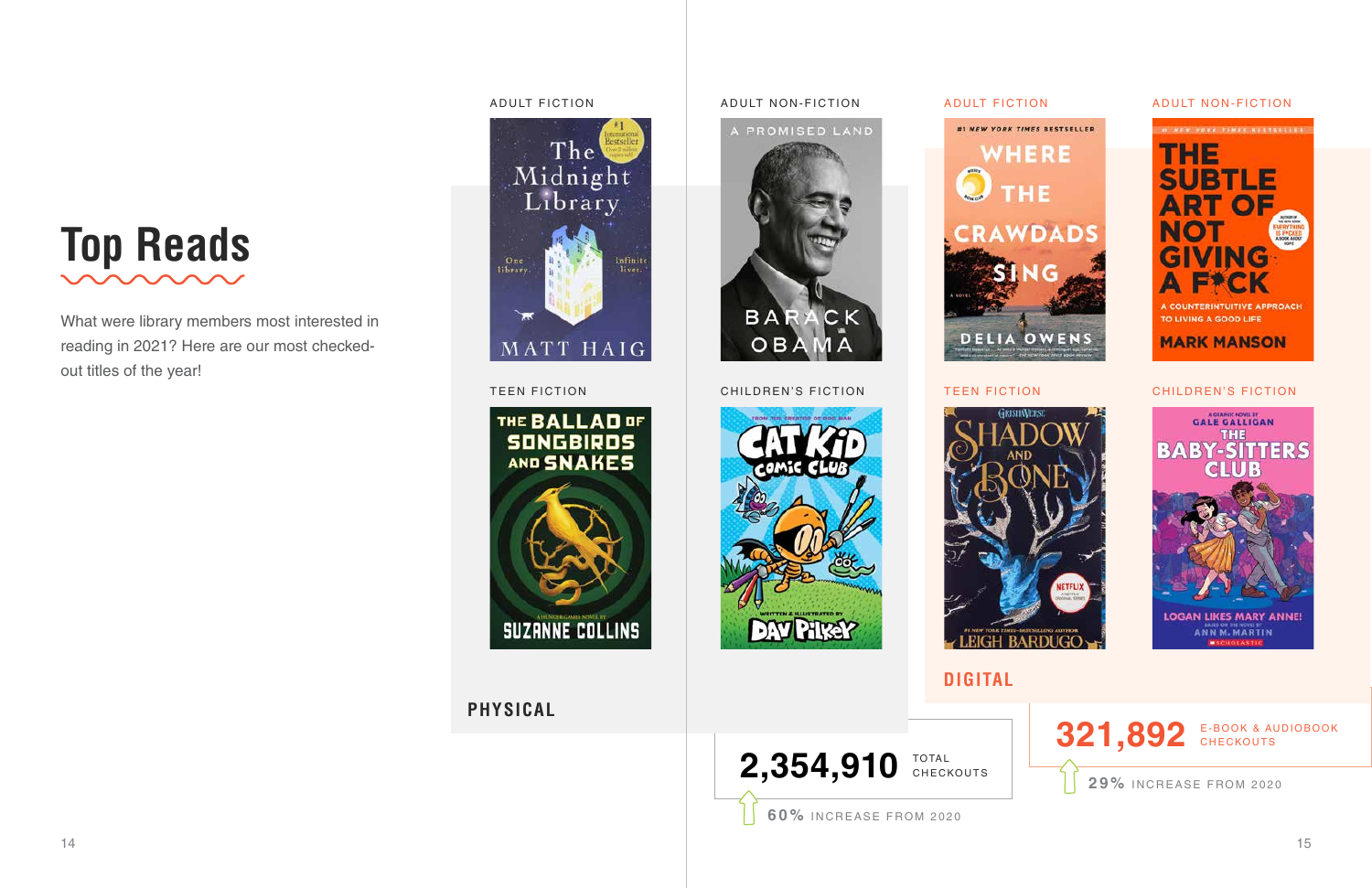Lorraine Aldridge Frances Anderson Fiona Avakumovic William Browne Canada Helps Partner Giving Program Mary S Y Cho Ron Constanzo Amy Doucet

Dale Essar Estate Of Margaret **Beatty** Grace Frith Timothy Geen Steven Hoffman Leslie Hopper Redlick Jacob Ji-Youg Kim

Lisa Kristalovich Mary Lou Lesage Elaine Li Rebecca Li James P Lucas Robin Monks Paul Nelson Jennifer Ramesh RBC Milestone

Anniversary Shelly Schnee Qiyan Shi Edel Toner-Rogala Ada Tsang Blake Veerman Chelene Wong Luo Yang Angelo Zappocosta

| <b>REVENUE</b>                           | 2021       | 2020       |
|------------------------------------------|------------|------------|
| <b>City Contribution</b>                 | 14,636,023 | 14,676,758 |
| <b>Library Fees and Fines</b>            | 7,402      | 31,759     |
| <b>Provincial Grants</b>                 | 470,080    | 512,359    |
| <b>InterLINK</b>                         | 129,684    | 105,377    |
| <b>Transfer from Reserves</b>            | 28,578     | 154,416    |
| Other                                    | 56,844     | 95,314     |
| <b>Total</b>                             | 15,328,611 | 15,575,983 |
| <b>EXPENDITURES</b>                      | 2021       | 2020       |
| <b>Salaries and Benefits</b>             | 11,027,438 | 10,550,427 |
| Library Materials & Electronic Databases | 2,336,541  | 2,330,329  |
| <b>Operations &amp; Maintenance</b>      | 1,900,051  | 2,297,115  |
|                                          |            |            |
| Other                                    | 64,581     | 398,112    |

n Children Learning Disabilities Literacy Now Burnaby Lower Mainland Purpose **Society** Ministry of Children and Family Development **MOSAIC** Nicola Valley Institute of **Technology** North Fraser Métis Association Parent Support Services Society of BC Progressive Housing **Society** S.U.C.C.E.S.S. Simon Fraser University Spirit of the Children **Society** St. Leonard's Youth and Family Services The Society to End Homelessness in Burnaby Tian-Jin Temple Vancouver & Lower Mainland Multicultural Family Support Services **Society** Volunteer Burnaby Watari - Latin American **Outreach WorkBC** 

| <b>Adoptive Families</b><br><b>Association of BC</b>                                   | <b>Burnaby Pr</b><br><b>Advisory No</b> |
|----------------------------------------------------------------------------------------|-----------------------------------------|
| <b>Artists Helping Artists</b><br><b>Brentwood Language</b>                            | <b>Burnaby Pr</b><br><b>Network</b>     |
| Centre                                                                                 | <b>Burnaby So</b><br><b>SD41</b>        |
| <b>Bridges Preschool Program</b><br>British Columbia Institute of<br><b>Technology</b> | <b>Burnaby Se</b><br>Services So        |
| <b>Burnaby Access Advisory</b>                                                         | <b>Burnaby To</b>                       |
| Committee                                                                              | <b>Burnaby Yo</b>                       |
| <b>Burnaby Art Gallery</b>                                                             | Services C                              |
| <b>Burnaby Arts Council</b>                                                            | <b>Burnaby Yo</b>                       |
| <b>Burnaby Association for</b><br><b>Community Inclusion</b>                           | Cameray C<br><b>Services</b>            |
| <b>Burnaby Community Action</b>                                                        | Curiko                                  |
| Team                                                                                   | <b>Dixon Trans</b>                      |
| <b>Burnaby Community &amp;</b>                                                         | Don't Go H                              |
| <b>Continuing Education LINC</b><br>Program                                            | Down Synd<br>Foundation                 |
| <b>Burnaby Early Childhood</b><br><b>Development Community</b><br><b>Table</b>         | <b>Family Serv</b><br>Vancouver         |
| <b>Burnaby Family Life</b>                                                             | <b>Fraser Hea</b>                       |
| <b>Burnaby Family Place</b>                                                            | <b>Greater Var</b><br>Foodbank          |
| <b>Burnaby Intercultural</b><br><b>Planning Table</b>                                  | Here and N<br>Society                   |
| <b>Burnaby Literacy Now</b>                                                            | Immigrant 9                             |
| <b>Burnaby Neighbourhood</b>                                                           | of BC                                   |
| House                                                                                  | Information                             |
| <b>Burnaby Parks, Recreation</b>                                                       | D parning D                             |

& Cultural Services

Society of BC



Pride Community **Network** Primary Care

School District

Seniors Outreach Society

bered

**Youth Custody Centre** 

**Youth Hub** 

Child & Family

**nsition Society** 

Hungry

drome Resource

rvices of Greater

alth Authority ancouver

Now Community

**Services Society** 

## **Financial Highlights Our Community Partners**

### **Thank you to our donors**